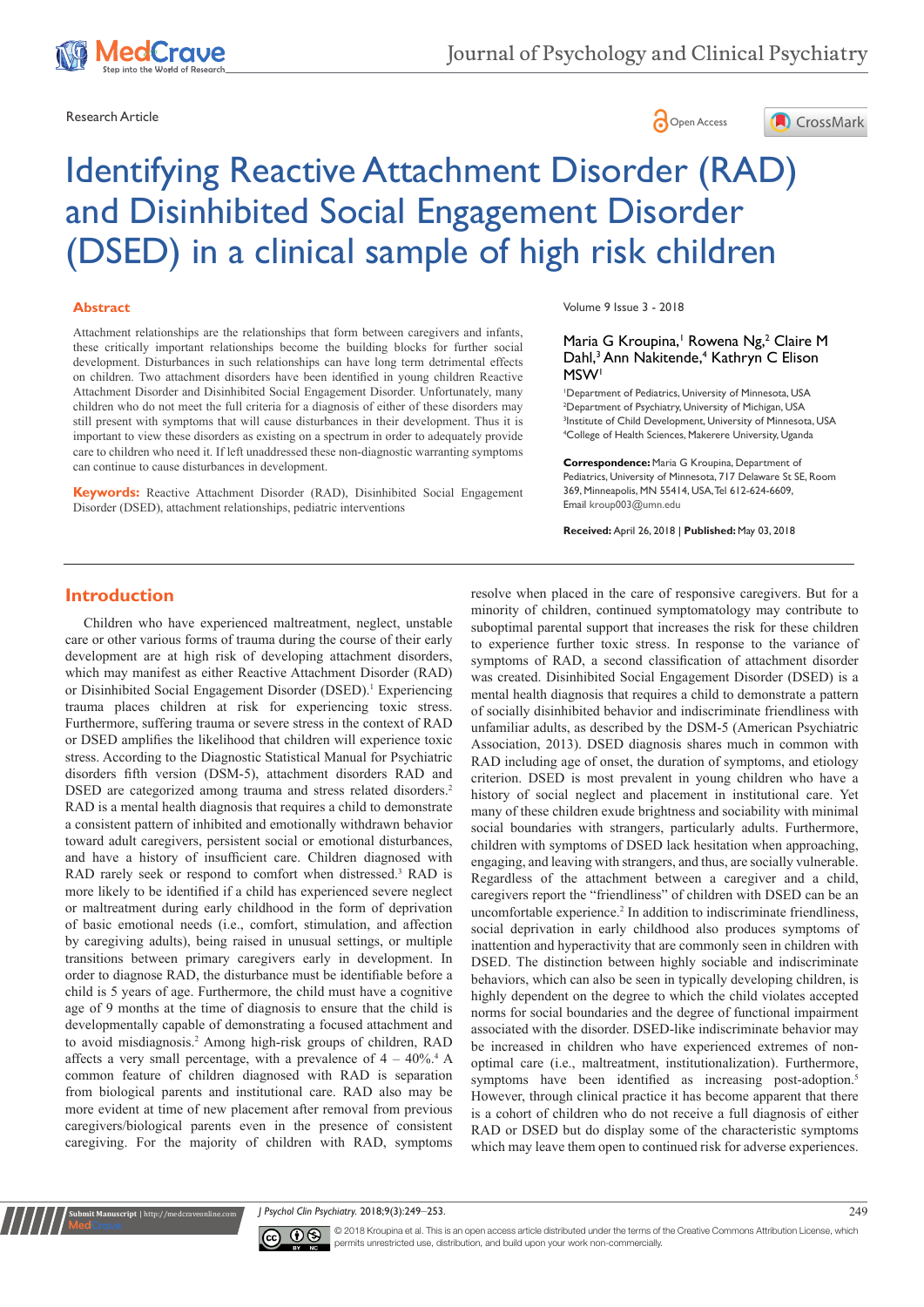This is particularly concerning given that the nature of the symptoms of these attachment disorders place children, even those who do not meet the full criteria for diagnosis, at heightened risk for experiencing unregulated stress. While it is clear that unaddressed RAD and DSED symptoms are detrimental to a child's development there is not a utilized screening tool to aid in identifying which children are at the greatest risk for ongoing disturbances in development. If children do not meet the full criteria for RAD or DSED they may not receive further services leaving them more vulnerable to disturbances in development. Providing clinicians with a usable screening tool could aid in providing care to this vulnerable subset of the population.

## **Methods**

This descriptive study involved caregivers and their adopted children, under the age of 7 years old, referred by pediatricians to an outpatient clinic, which specializes in early mental health. The prevalence of toxic stress, measured as symptoms of RAD and DSED, was explored using clinical data collected during initial assessment. A full psychiatric interview, full review of history, structured clinical observations, and the Disturbance of Attachment Interview<sup>6</sup> were completed. All children who came to the clinic were including in this sample population. For the purpose of this study only the attachment interview and review of history will be discussed. These measures were conducted to understand the children's emotional and behavioral functioning, adaptive skills, and caregiver-child interaction at time of their visits in the clinic. The instrument, the Disturbances of Attachment Interview, which was applied by Zeanah et al.<sup>1</sup> and colleagues for diagnosing children with RAD and DSED, was utilized in this study in combination with other tools of observation, research, and examination of medical and social histories of children.<sup>1</sup> Though this clinic specializes in early mental health, such as birth to three years, children over three are also seen and evaluated at this. This is because some disorders are more prevalent and identifiable between ages zero and three, but many children require further services beyond this age range and this early mental health clinic aims to offer continuity in care. Caregivers were first informed that the assessments would be used for research and clinical purposes, as well as to help tailor interventions to the adopted child's needs and caregiver's concerns. Subsequently, all caregivers signed consent forms allowing their clinical data to be used for research purposes.

### **Assessments**

The assessments administered included a comprehensive interview, of which the Disturbance of Attachment Interview (DAI) was part, with the caregiver, aimed at learning about the following: the child's development, history of the child's trauma-related symptoms (i.e. disturbances and losses), and the effects of these symptoms on the child's daily functioning. This interview was administered to better understand and observe the child's attachment behaviors, wariness about strangers, and ability to seek their caregiver for protection, nurturance, and support during the assessment sessions. The caregiver-child attachment relationship was observed using the Strange Situation Task procedure. The adopted children participated in various activities including free play, problem-solving, attention span retention, as well as a separation and reunion from caregiver.<sup>1</sup> Caregivers were administered the DAI, a tool designed to gather information from the caregiver regarding the child.<sup>6</sup> The DAI is a semi-structured interview that was created to navigate the presence of symptoms indicating disturbance or disordered attachment. The DAI has 4 subscales: non-attachment or inhibited (items 1-5), nonattachment/disinhibited (items 1, 6-8), indiscriminate behavior (items 6-8) and secure base distortions (items 9-12). These subscales aim to measure symptoms for RAD and DSED.

The first five items of the interview are used to assess signs of emotionally withdrawn/ inhibited attachment disturbance related to RAD, yielding total scores ranging from 0 to 10. These items concern whether the child differentiates among adults, seeks comfort preferentially from a preferred caregiver, responds to comfort from caregivers when hurt, frightened, or distressed, responds reciprocally with familiar caregivers, and regulates emotions well with ample positive and developmentally expected levels of irritability and/ or sadness.7 The next three items address signs of indiscriminate behavior related to DSED, yielding total scores ranging from 0 to 6. These items concern whether the child checks with the caregiver in unfamiliar settings or tends to wander off without purpose, whether the child shows initial reticence around strangers or readily approaches unfamiliar individuals, and whether the child readily goes off with an unfamiliar adult. These items are scored on a Likert scale of 0 to 2; where an item is assigned a 0 if the symptom is not present, 1 if the symptom is somewhat evident, and 2 if the symptom is present, these numbers are added together for a score on each subscale. Caregivers were given the results from the evaluations, which were then discussed at a following appointment.

## **Results**

Our sample included 114 children ranging in age of adoption from birth to 6.13 years (M=28.60 months, SD=17.82 months; 50F). By the time these children were seen at the clinic, they ranged from 11.17 months to 6.51 years of age (M=45.85 months, SD=17.46 months). Early social history and risk factors are outlined in Table 1. Although only 0.88% (N=1) of the children were diagnosed with RAD, 26.21% of these participants struggled with differentiating among parents, 64.08% were not consistently seeking comfort from their parents, and 45.63% were not consistently responding to comfort from parents (Table 2). Similarly, although only 7.89% (N=9) met the full criteria for the DSED, 63.37% continued to have difficulties consistently checking in with parents in new settings, 55.45% responded to overly friendly strangers, and approximately 21.00% left with a stranger. Therefore, despite the low proportion of internationally adopted children that meet the clinical threshold for a diagnosis in RAD or DSED, a relatively significant number of these youth demonstrated related symptoms in a subclinical level, suggesting that early clinical assessment and intervention among caregivers and children is warranted. Of the caregivers in this study, 50.00% reported concerns of anxiety in their children, 40.24% had concerns regarding physical aggression, and 8.53% had concerns of depression. At the conclusion of the consultation with the mental health provider, it was determined that 7.00% of the children included in the study met the diagnostic requirements for an anxiety disorder, 61.40% met diagnostic requirements for an adjustment disorder with emotional disturbance or anxiety, and 1.75% met the diagnostic requirements for Post-Traumatic Stress Disorder. None of the participants met the diagnosis for a depressive disorder. All children met the diagnostic criteria for Other Trauma, Stress and Deprivation Disorder of Early Infancy.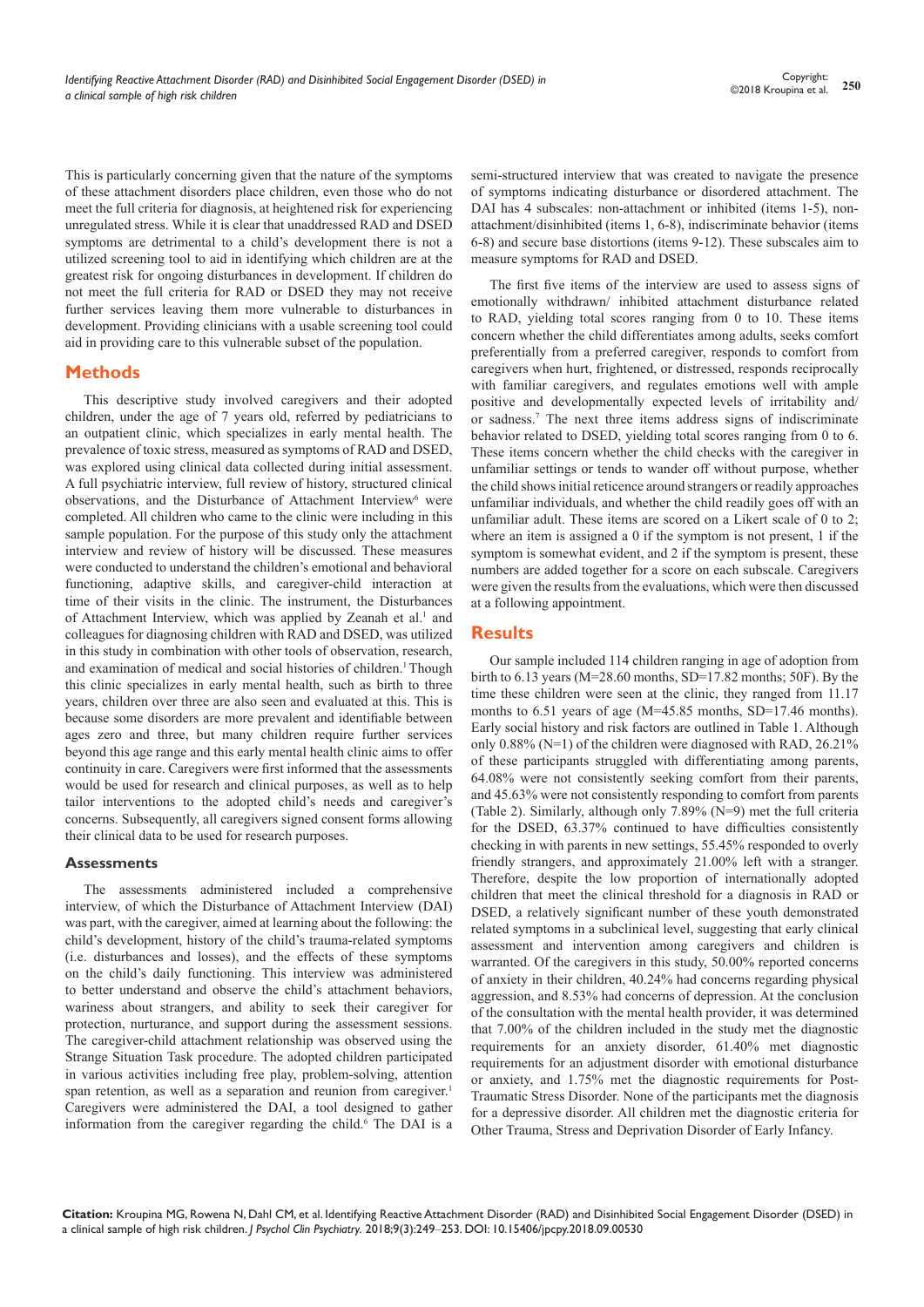|                                                          | Mean (SD)                                            |
|----------------------------------------------------------|------------------------------------------------------|
| Months with biological parents                           | 4.79 (9.40)                                          |
| Months in institution                                    | 14.12 (15.74)                                        |
| Months in a hospital                                     | 0.77(2.33)                                           |
| Months in a foster care                                  | 8.15(11.74)                                          |
| Number of transitions prior to<br>adoption               | 2.26(1.55)                                           |
|                                                          | % of Patients                                        |
| Pre-birth exposure to substances/<br>alcohol             | 22.81%                                               |
| Sexual Abuse                                             | 1.75%                                                |
| Birth mother reported<br>malnourishment during pregnancy | 6.14%                                                |
| Premature birth                                          | 8.77%                                                |
|                                                          | % of Patients Reporting<br><b>Moderate to Severe</b> |
| <b>Physical Abuse</b>                                    | 12.28%                                               |
| Neglect of social needs                                  | 38.60%                                               |
| Neglect of physical needs                                | 33.33%                                               |

#### **Associations between RAD and DSED symptomatology, parent-reported concerns, and clinical diagnosis**

As noted above, RAD and DSED total symptomatology was obtained by sum of scores for the RAD domain. For example, the sum of ratings for items: "Child differentiates between adults," "Child actively seeks comfort from caregivers," and "Child responds to comfort from his or her parents" was obtained to yield the RAD Symptom Composite. Likewise, the sum of scores for items: "Child check with parents in unfamiliar places," "Child is not overly friendly with new people", and "Child would go off with a stranger" yields the DSED Symptom Composite. As shown in Table 3, point-biserial correlational analyses indicated that DSED symptomatology was significantly associated with parent-reported concerns of physical aggression (r=0.31, p=0.007). Increased RAD symptomatology was found to be associated with the clinical diagnosis of an adjustment disorder (r=0.17, p=0.09). While greater DSED symptomatology was also linked to the clinical diagnosis of anxiety in the opposing direction  $(r=-0.19, p=0.06)$ , these associations were of marginal significance. No other associations were found. DSED symptomatology was strongly associated with parent-report concerns of their children's physical aggression beyond adoptive and demographic factors and contributed to an additional 15% of variance in the regression model. A positive association was also observed between the time passed between age of adoption and the first clinic visit as well as parent-reported concerns of physical aggression. This suggests that the longer children waited to visit a mental health clinician, the greater aggressive behaviors the parents reported.

**Table 2** Percentage of symptom endorsement for reactive attachment disorder or disinhibited social engagement disorder

|                                                 | $0 = Clearly$<br><b>Present</b> | <b>I= Sometimes</b><br><b>Present</b> | 2 = Rarely/Minimally<br><b>Present</b> |  |
|-------------------------------------------------|---------------------------------|---------------------------------------|----------------------------------------|--|
| <b>RAD Symptoms</b>                             |                                 |                                       |                                        |  |
| Differentiates among adults                     | 73.79% (N=76)                   | 24.27% (N=25)                         | $1.94\%$ (N=2)                         |  |
| Seeks comfort from parents                      | 35.92% (N=37)                   | 48.54% (N=50)                         | $15.53\%$ (N=16)                       |  |
| Responds to comfort from parents                | 54.37% (N=56)                   | 38.83% (N=40)                         | $6.80\%$ (N=7)                         |  |
| Consistently shares experiences with<br>parents | $62.14\%$ (N=64)                | $30.10\%$ (N=31)                      | 7.77% (N=8)                            |  |
| Is able to control emotions and<br>frustrations | $13.86\%$ (N=14)                | $30.69\%$ (N=31)                      | 55.44% (N=56)                          |  |
| <b>DSED Symptoms</b>                            |                                 |                                       |                                        |  |
| Check with parents in unfamiliar places         | 36.63% (N=37)                   | 42.57% (N=43)                         | 20.79% (N=21)                          |  |
| Child is not overly friendly with new<br>people | 44.55% (N=45)                   | $40.59\%$ (N=41)                      | $14.85\%$ (N=15)                       |  |
| Child would go off with a stranger              | 32.00% (N=32)                   | 47.00% (N=47)                         | $21.00\%$ (N=21)                       |  |

**Table 3** Associations between RAD and DSED symptomatology, parent-reported concerns, and mental health diagnosis

|                      | <b>Concerns of</b><br><b>Depression</b> | Concerns of<br><b>Anxiety</b> | <b>Concerns of</b><br><b>Physical Aggression</b> | <b>Adjustment</b><br><b>Disorder Diagnosis</b> | <b>Anxiety Disorder</b><br><b>Diagnosis</b> | <b>PTSD</b><br><b>Diagnosis</b> |
|----------------------|-----------------------------------------|-------------------------------|--------------------------------------------------|------------------------------------------------|---------------------------------------------|---------------------------------|
| <b>RAD Symptoms</b>  | $-0.04$                                 | $-0.05$                       | 0.08                                             | $0.17+$                                        | $-0.15*$                                    | $-0.01$                         |
| <b>DSED Symptoms</b> | $-0.04$                                 | $-0.1$                        | $0.31**$                                         | 0.06                                           | $-0.19+$                                    | $-0.03$                         |

+*p*<0.10 \**p<*0.05 \*\**p<*0.001

Note. RAD and DSED symptomatology was obtain by composite scores for these respective domains scored from the Parent-Child Attachment Interview.

**Citation:** Kroupina MG, Rowena N, Dahl CM, et al. Identifying Reactive Attachment Disorder (RAD) and Disinhibited Social Engagement Disorder (DSED) in a clinical sample of high risk children. *J Psychol Clin Psychiatry.* 2018;9(3):249‒253. DOI: [10.15406/jpcpy.2018.09.00530](https://doi.org/10.15406/jpcpy.2018.09.00530

)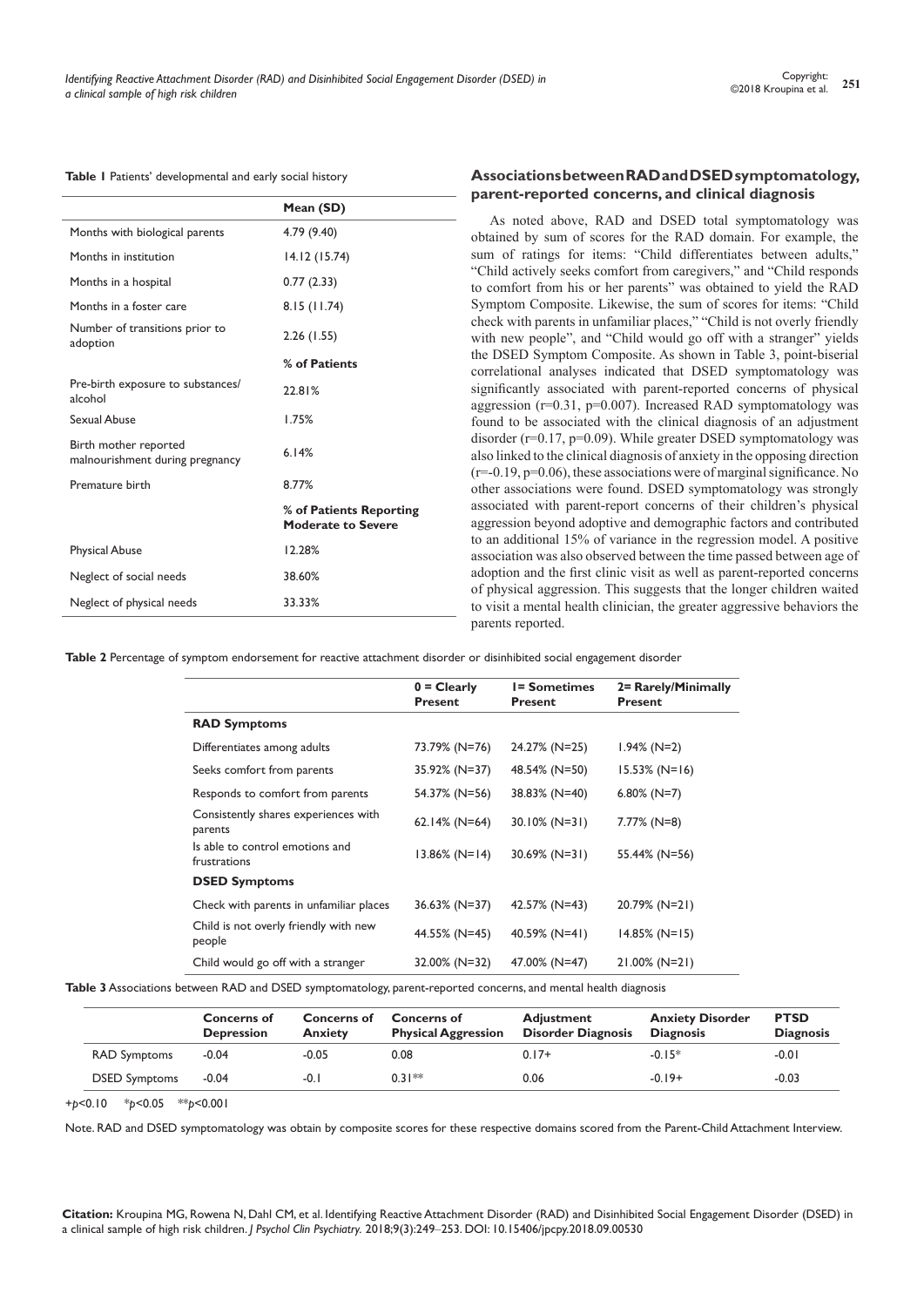## **Discussion**

The early social experiences of adopted children place them at high risk for developing attachment disorders. Children who have non-optimal attachment relationships due to maltreatment, neglect, or trauma during early development are predisposed to developing emotional problems of attachment that can manifest as RAD or DSED.<sup>8</sup> The risk of emotional and behavioral problems for a child, due to the absence of a primary caregiver early on in their development can also lead to failure to form permanent relationships. The presence of endorsed symptoms for attachment disorders without a full diagnosis of RAD or DSED supports the hypothesis that even if children do not meet the full criteria for a RAD or DSED diagnosis from the categories on the Disturbances of Attachment Interview, they are still demonstrating signs of emotionally withdrawn/inhibited attachment disturbance related to RAD or signs of disinhibited attachment/ indiscriminate behavior related to DSED. Our results of small number of children in our high risk sample that met the full RAD or DSED diagnosis are consistent with previous findings. New the Diagnostic system 0 to 5 (citation) identified these children under Other Stress, Trauma, Deprivation Disorder. Difficulties in signaling emotional needs are understood to be a consequence of accumulated toxic stress, resulting from the exposure to multiple risk factors inherent in the adoption population. Even if children do not receive the full diagnosis of RAD they continue to be at risk of experiencing toxic stress, which leaves risk for negative outcomes, even after buffering relationships become available, post-adoption.<sup>9</sup> Stress related chronic diseases are particularly noted among children who are orphaned, abandoned, or experienced early deprivation in social institutional environments leading to increased risk to psychopathology.<sup>8</sup> Our findings are indicating that timing of intervention matter. Overall, a positive association was observed between the time passed between age of adoption and the first clinic visit and parental reports of physical aggression suggesting that delayed clinical intervention results in higher reports of physical aggression in children regardless of diagnoses. In brief, the longer symptoms of attachment disorders and physical features of aggression continue untreated, the more severe the symptoms become. It is important to note that parental challenges play a role in the appearance and expression of symptoms just as a child's own experience and trauma does. Family units who are seen earlier on in their transition post-adoption are provided the tools needed to address toxic stress, which could aid in improving the children's ability to form healthy, attached relationships with their adoptive parents. These children's likeliness to show symptoms of physical aggression may also be diminished as they could learn the skills needed to address their distress in healthier or more constructive ways, such as using their parent as a support system rather than externalizing their frustration and pain with violence. Notably, Dozier et al.10 found that even infants who experiences serious neglect could form secure attachments to their new caregivers. More recently it was noted this was more likely to occur if adopted parents were organized and provided secure responses to their child's distress. For children 12 years or older that the timing of placement had no effect on signs of RAD, but earlier placement was modestly related to signs of DSED and there was a significant positive association between time spent institutionalized and inhibited social behavior in Dozier et al.' $s^{10}$  work. Steele et al.<sup>11</sup> showed that 4- to 7-year-old children who experienced disorganized attachments and multiple transitions could become securely attached if their new caregivers had the skills to provide

opportunities to establish a secure attachment relationship. These studies highlight the importance of adoptive parents and children seeking consultation and support from mental health specialists soon after placement to begin building tools to support a healthy caregiverchild relationship. It is worth noting however, that recently adopted children may be a low risk sample given that many of them are going through mental health screening programs and interventions due to their recent placement and transitions. Nonetheless, parent-child interventions with a mental health professional would help caregivers learn to better identify needs of their children despite conflicting signals they may provide, which subsequently fosters a stronger attachment relationship. Placement in a family environment plays a positive role in the resolution of RAD. However, children who show symptoms at the time of placement may need further services. These services should focus on promoting optimal child-caregiver relationships. For example, two intervention programs labeled Attachment Bio-Behavioral Catch Up and Child-Parent Psychotherapy are aimed at strengthening child-caregiver relationships as a mode of combating early adversity. DSED does not follow the same trajectory as RAD<sup>12</sup> in terms of length of expression as exemplified by the fact that symptoms associated with DSED continue to be present long term post-placement. A study which looked at internationally adopted children showed an increase in symptoms related to DSED post placement.<sup>5</sup> There are currently no evidence-based programs aimed at the treatment of DSED. Nonetheless, parental sensitivity pays a positive role in predicting the severity and length of the expression of this condition.9,13−15

## **Conclusion**

Children who do not meet the full criteria of RAD or DSED may still be at high risk for toxic stress and difficulties with understanding of social boundaries, as demonstrated by impairments in a child's ability to effectively use an available caregiver as a buffer following permanent placement in our current sample. These findings emphasize the need for effective mental health screenings and early interventions for adopted children and their families. Based on this review of clinical data it is suggested there may be merit in using the DAI as a clinical screening tool to identify high risk children and their families. There is growing evidence about effective attachment interventions that emphasize enhancing caregiver's ability to enhance their child's emotional development while they are still young and caregiver's ability to provide the necessary security to respond to their children's complex needs. Addressing these outcomes and providing intervention is only possible if children are referred to a well-equipped mental health clinician. It is necessary that children with a history of institutionalization or any high-risk social history exposures be referred to a mental health clinician by their pediatrician close to the date of their adoption to ensure more effective intervention.

## **Acknowledgements**

The authors of this paper would like to say thank you to the Masonic Gift Foundation for providing the funding for the clinic in which this data was collected.

# **Conflict of interests**

The authors have no conflicts of interest to declare.